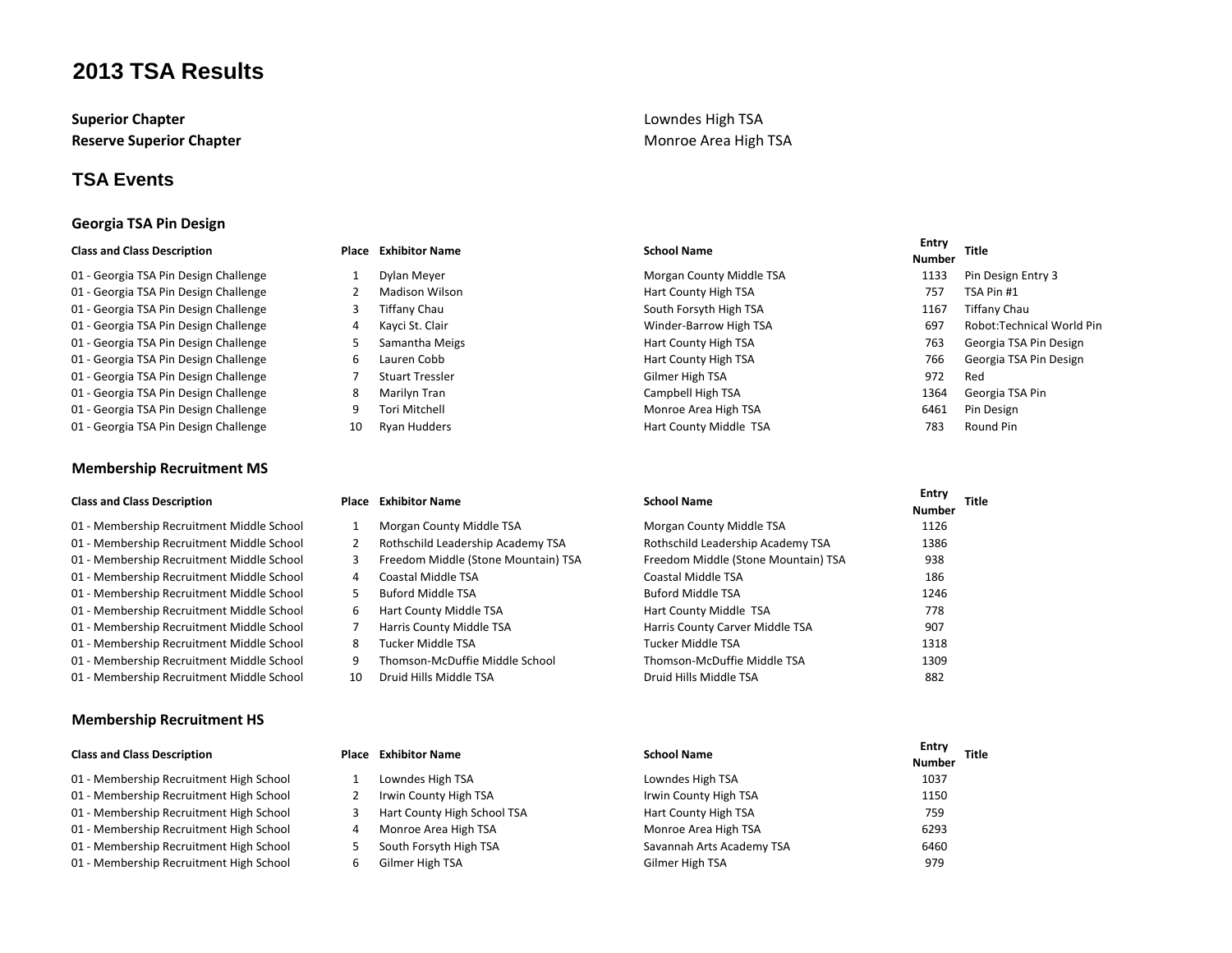- 
- 
- 
- 

### **Promotional Design**

| 01 - Promotional Design |  |
|-------------------------|--|
| 01 - Promotional Design |  |
| 01 - Promotional Design |  |
| 01 - Promotional Design |  |
| 01 - Promotional Design |  |
| 01 - Promotional Design |  |
| 01 - Promotional Design |  |
| 01 - Promotional Design |  |
| 01 - Promotional Design |  |

### **Shirt Design**

| 01 - Shirt Design |  |
|-------------------|--|
| 01 - Shirt Design |  |
| 01 - Shirt Design |  |
| 01 - Shirt Design |  |

- 
- 01 Shirt Design **6 Michael Olgetree**

### **Architectural Design**

| 01 - Architecturai Design |
|---------------------------|
| 01 - Architectural Design |
| 01 - Architectural Design |
| 01 - Architectural Design |
| 01 - Architectural Design |
| 01 - Architectural Design |
| 01 - Architectural Design |
| 01 - Architectural Design |
| 01 - Architectural Design |
| 01 - Architectural Design |

### **Best in Show Dragster**

|  |  | <b>Class and Class Description</b> |
|--|--|------------------------------------|
|--|--|------------------------------------|

- 01 Best in Show Dragster 01 - Best in Show Dragster
- 01 Best in Show Dragster

| Swainsboro Hig |  |  |   |
|----------------|--|--|---|
|                |  |  | - |

- 
- 
- 
- 01 Membership Recruitment High School **7** Swainsboro High TSA Swainsboro High TSA Swainsboro High TSA 1326 01 - Membership Recruitment High School 8 Lithonia High TSA Lithonia High TSA 926 01 - Membership Recruitment High School 9 East Laurens High TSA **East Laurens High TSA** 1094 01 - Membership Recruitment High School 10 294 1294 1294 1294 Charles Drew High TSA Charles Drew High TSA 1294

|   | <b>Exhibitor Name</b>  | <b>School Name</b>       | Entry<br><b>Number</b> | Title |
|---|------------------------|--------------------------|------------------------|-------|
|   | Amy Zhai               | Forsyth Central High TSA | 1476                   |       |
|   | Lauren Cobb            | Hart County High TSA     | 765                    |       |
|   | Jalen Weise            | Lowndes High TSA         | 1043                   |       |
| 4 | Joshua Vayntrub        | Woodstock High TSA       | 572                    |       |
|   | Wesley Smith           | Pine Grove Middle TSA    | 475                    |       |
| 6 | Kate Powell            | Hart County High TSA     | 767                    |       |
|   | <b>Stuart Tressler</b> | Gilmer High TSA          | 973                    |       |
| 8 | <b>Brittney Carter</b> | Tucker High TSA          | 1436                   |       |
|   | Marilyn Tran           | Campbell High TSA        | 1367                   |       |
|   | Reid Lindsev           | Lowndes High TSA         | 1040                   |       |
|   | Place<br>10            |                          |                        |       |

| <b>Class and Class Description</b> | <b>Place</b> Exhibitor Name | <b>School Name</b>        | Entry<br><b>Title</b><br><b>Number</b> |
|------------------------------------|-----------------------------|---------------------------|----------------------------------------|
| 01 - Shirt Design                  | <b>Bailey Noles</b>         | Monroe Area High TSA      | 6292                                   |
| 01 - Shirt Design                  | Nina Vu                     | Hart County Middle TSA    | 774                                    |
| 01 - Shirt Design                  | Tommy Calhoun               | Gilmer High TSA           | 981                                    |
| 01 - Shirt Design                  | <b>Richard Batantou</b>     | Henderson Middle TSA      | 651                                    |
| 01 - Shirt Design                  | Jessica Cruz                | Chamblee Charter High TSA | 1459                                   |
| 01 - Shirt Design                  | Michael Olgetree            | Redan High TSA            | 289                                    |

| <b>Exhibitor Name</b>  | <b>School Name</b>        | Entry<br>Title<br><b>Number</b> |  |
|------------------------|---------------------------|---------------------------------|--|
| Kyle Mann              | Cambridge High TSA        | 1600                            |  |
| Sida Tang              | Parkview High TSA         | 283                             |  |
| <b>Quentin Venable</b> | Tucker High TSA           | 6436                            |  |
| Tai Dang               | Chamblee Charter High TSA | 6435                            |  |
| Guy Avery              | Hart County Middle TSA    | 775                             |  |
| Reid Lindsey           | Lowndes High TSA          | 1042                            |  |
| Swapnil Ladd           | Lambert High TSA          | 1223                            |  |
| Tiej-Ann Williams      | Morrow High TSA           | 6434                            |  |
| Seuhahn Ghu            | South Forsyth High TSA    | 1171                            |  |
| Joshua Riley           | Monroe Area High TSA      | 6432                            |  |
|                        |                           |                                 |  |

| <b>Class and Class Description</b> | Place | <b>Exhibitor Name</b> | <b>School Name</b> | Entry<br><b>Number</b> | Title |
|------------------------------------|-------|-----------------------|--------------------|------------------------|-------|
| 01 - Best in Show Dragster         |       | Parth Patel           | Lowndes High TSA   | 1028                   |       |
| 01 - Best in Show Dragster         |       | Karan Rao             | Lowndes High TSA   | 1029                   |       |
| 01 - Best in Show Dragster         |       | Liam Wetherington     | Hahira Middle TSA  | 375                    |       |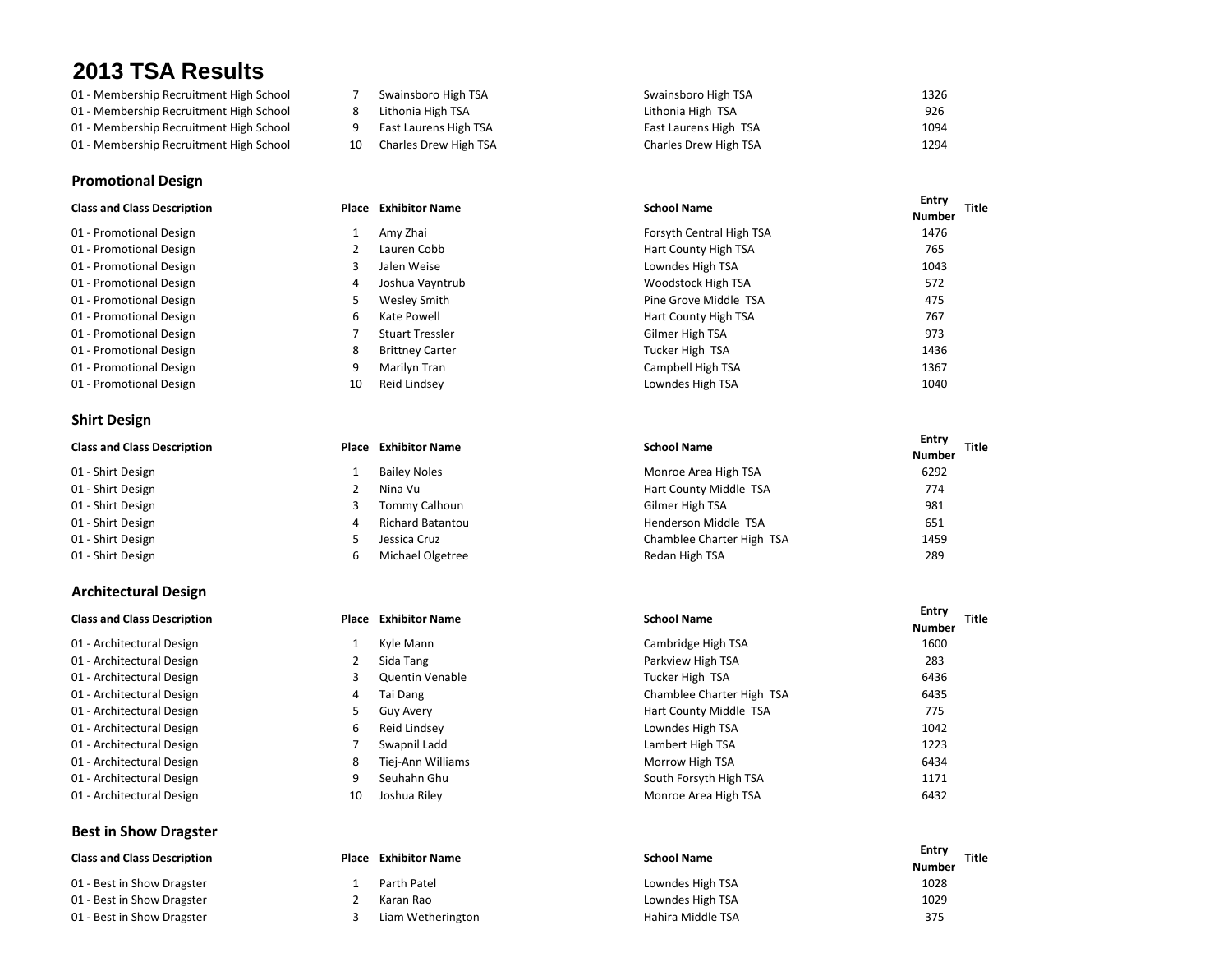- 01 Best in Show Dragster The Monroe Area High TSA 2128 Best in Show Dragster Challenge
- 01 Best in Show Dragster Theorem 2014 Basic Cambridge High TSA 1602 Dragster Challenge 1602 Dragster Challenge
- 01 Best in Show Dragster **6 Ebony Williams** 6 Pine Grove Middle TSA 479
- 
- 
- 

### **Catapult Design**

- 01 Catapult Design Challenge 1 Jonesboro High TSA
- 01 Catapult Design Challenge 2 Appling County High TSA
- 01 Catapult Design Challenge **3** Gilmer High TSA
- 01 Catapult Design Challenge **4 Act 2018** Parkview High TSA
- 01 Catapult Design Challenge 61 Cambridge High TSA
- 01 Catapult Design Challenge 6 Habersham Central High TSA
- 01 Catapult Design Challenge 7 Lowndes High TSA
- 01 Catapult Design Challenge 61 8 Fannin County High TSA
- 01 Catapult Design Challenge **9 Statesboro High TSA**
- 01 Catapult Design Challenge 10 Woodstock High TSA

### **Green Design**

- 01 Green Design Challenge 1 Chamblee Charter High TSA
- 01 Green Design Challenge 2 South Forsyth High TSA
- 01 Green Design Challenge 3 Parkview High TSA
- 01 Green Design Challenge 4 Campbell High TSA Campbell High TSA 1368
- 01 Green Design Challenge 61 6440 6440 MHz 6440 MHz 6440 MHz 6440 MHz 6440 MHz 6440 MHz 6440 MHz 6440 MH
- 01 Green Design Challenge **6 Harris County Carver Middle TSA**
- 01 Green Design Challenge 7 Peach County High TSA
- 01 Green Design Challenge **8 Appling County High TSA**
- 01 Green Design Challenge 19 8 Rothschild Leadership Academy TSA
- 01 Green Design Challenge 10 Swainsboro High TSA

### **Rube Goldberg**

- 01 Rube Goldberg Challenge 1 South Forsyth High TSA
- 01 Rube Goldberg Challenge 2 Dunwoody High TSA
- 01 Rube Goldberg Challenge 3 Appling County High TSA
- 01 Rube Goldberg Challenge **4** Duluth High TSA
- 01 Rube Goldberg Challenge **5 Ware County High TSA**
- 01 Rube Goldberg Challenge 6 Mill Creek High TSA
- 01 Rube Goldberg Challenge 7 Monroe Area High TSA
- 01 Rube Goldberg Challenge 198 Parkview High School TSA
- 01 Rube Goldberg Challenge **9 Statesboro High TSA**
- 01 Rube Goldberg Challenge 10 Southwest Dekalb Hs TSA
- 
- 
- 
- 
- 
- 
- 01 Best in Show Dragster The South Forsyth High TSA 1175 01 - Best in Show Dragster The State of the Show Dragster Challenge 8 Morgan Meckes Cambridge High TSA 1603 Dragster Challenge 01 - Best in Show Dragster **1880** - 9 Andrew Careaga **Pine Grove Middle TSA** 480 01 - Best in Show Dragster The Show Dragster 10 David Dorr Collins Hill High TSA 1048

| <b>Class and Class Description</b> | Place | <b>Exhibitor Name</b>      | <b>School Name</b>         | <b>Entry</b><br><b>Title</b> |
|------------------------------------|-------|----------------------------|----------------------------|------------------------------|
|                                    |       |                            |                            | <b>Number</b>                |
| 01 - Catapult Design Challenge     |       | Jonesboro High TSA         | Jonesboro High TSA         | 6428                         |
| 01 - Catapult Design Challenge     |       | Appling County High TSA    | Appling County High TSA    | 6429                         |
| 01 - Catapult Design Challenge     |       | Gilmer High TSA            | Gilmer High TSA            | 6426                         |
| 01 - Catapult Design Challenge     |       | Parkview High TSA          | Parkview High TSA          | 6425                         |
| 01 - Catapult Design Challenge     |       | Cambridge High TSA         | Cambridge High TSA         | 6424                         |
| 01 - Catapult Design Challenge     | 6.    | Habersham Central High TSA | Habersham Central High TSA | 615                          |
| 01 - Catapult Design Challenge     |       | Lowndes High TSA           | Lowndes High TSA           | 6431                         |
| 01 - Catapult Design Challenge     | 8     | Fannin County High TSA     | Fannin County High TSA     | 6430                         |
| 01 - Catapult Design Challenge     |       | Statesboro High TSA        | Statesboro High TSA        | 6423                         |
| 01 - Catapult Design Challenge     | 10    | Woodstock High TSA         | Woodstock High TSA         | 567                          |

| <b>Class and Class Description</b> | Place | <b>Exhibitor Name</b>             | <b>School Name</b>                |               | <b>Title</b> |
|------------------------------------|-------|-----------------------------------|-----------------------------------|---------------|--------------|
|                                    |       |                                   |                                   | <b>Number</b> |              |
| 01 - Green Design Challenge        |       | Chamblee Charter High TSA         | Chamblee Charter High TSA         | 1450          |              |
| 01 - Green Design Challenge        |       | South Forsyth High TSA            | South Forsyth High TSA            | 1172          |              |
| 01 - Green Design Challenge        |       | Parkview High TSA                 | Parkview High TSA                 | 6441          |              |
| 01 - Green Design Challenge        |       | Campbell High TSA                 | Campbell High TSA                 | 1368          |              |
| 01 - Green Design Challenge        |       | Gilmer High TSA                   | Gilmer High TSA                   | 6440          |              |
| 01 - Green Design Challenge        | 6     | Harris County Carver Middle TSA   | Harris County Carver Middle TSA   | 6438          |              |
| 01 - Green Design Challenge        |       | Peach County High TSA             | Peach County High TSA             | 6437          |              |
| 01 - Green Design Challenge        |       | Appling County High TSA           | Appling County High TSA           | 793           |              |
| 01 - Green Design Challenge        | q     | Rothschild Leadership Academy TSA | Rothschild Leadership Academy TSA | 1382          |              |
| 01 - Green Design Challenge        | 10    | Swainsboro High TSA               | Swainsboro High TSA               | 6439          |              |
|                                    |       |                                   |                                   |               |              |

| <b>Class and Class Description</b> | Place | <b>Exhibitor Name</b>    | <b>School Name</b>        | Entry<br><b>Title</b><br><b>Number</b> |
|------------------------------------|-------|--------------------------|---------------------------|----------------------------------------|
| 01 - Rube Goldberg Challenge       |       | South Forsyth High TSA   | South Forsyth High TSA    | 6420                                   |
| 01 - Rube Goldberg Challenge       |       | Dunwoody High TSA        | Dunwoody High TSA         | 494                                    |
| 01 - Rube Goldberg Challenge       |       | Appling County High TSA  | Appling County High TSA   | 6421                                   |
| 01 - Rube Goldberg Challenge       |       | Duluth High TSA          | Duluth High TSA           | 692                                    |
| 01 - Rube Goldberg Challenge       |       | Ware County High TSA     | Ware County High TSA      | 633                                    |
| 01 - Rube Goldberg Challenge       | 6.    | Mill Creek High TSA      | Mill Creek High TSA       | 996                                    |
| 01 - Rube Goldberg Challenge       |       | Monroe Area High TSA     | Monroe Area High TSA      | 2139                                   |
| 01 - Rube Goldberg Challenge       | 8     | Parkview High School TSA | Parkview High TSA         | 108                                    |
| 01 - Rube Goldberg Challenge       |       | Statesboro High TSA      | Statesboro High TSA       | 842                                    |
| 01 - Rube Goldberg Challenge       | 10    | Southwest Dekalb Hs TSA  | Southwest Dekalb High TSA | 956                                    |
|                                    |       |                          |                           |                                        |

- -
	-
	-
	-
	-
	-
	-
	-
	-
-